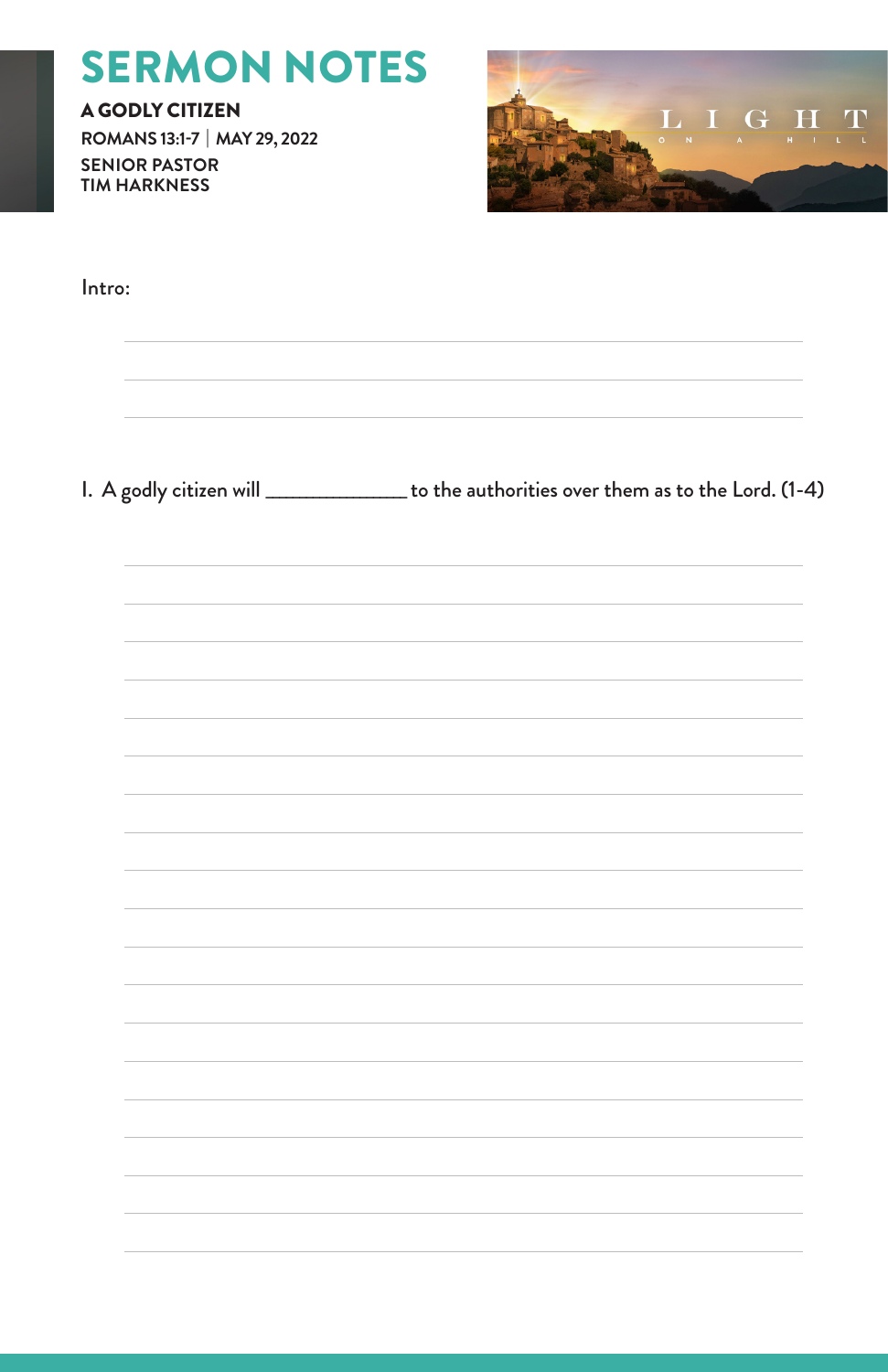|              | II. A godly citizen will __________________ taxes according to the laws they are |
|--------------|----------------------------------------------------------------------------------|
| under. (5-7) |                                                                                  |
|              |                                                                                  |
|              |                                                                                  |
|              |                                                                                  |
|              |                                                                                  |
|              |                                                                                  |
|              |                                                                                  |
|              |                                                                                  |
|              |                                                                                  |
|              |                                                                                  |
|              |                                                                                  |
|              |                                                                                  |
|              |                                                                                  |
|              |                                                                                  |
|              |                                                                                  |
|              |                                                                                  |
|              |                                                                                  |
|              |                                                                                  |
|              |                                                                                  |
|              |                                                                                  |
|              |                                                                                  |
|              |                                                                                  |
|              |                                                                                  |
|              |                                                                                  |
|              |                                                                                  |
|              |                                                                                  |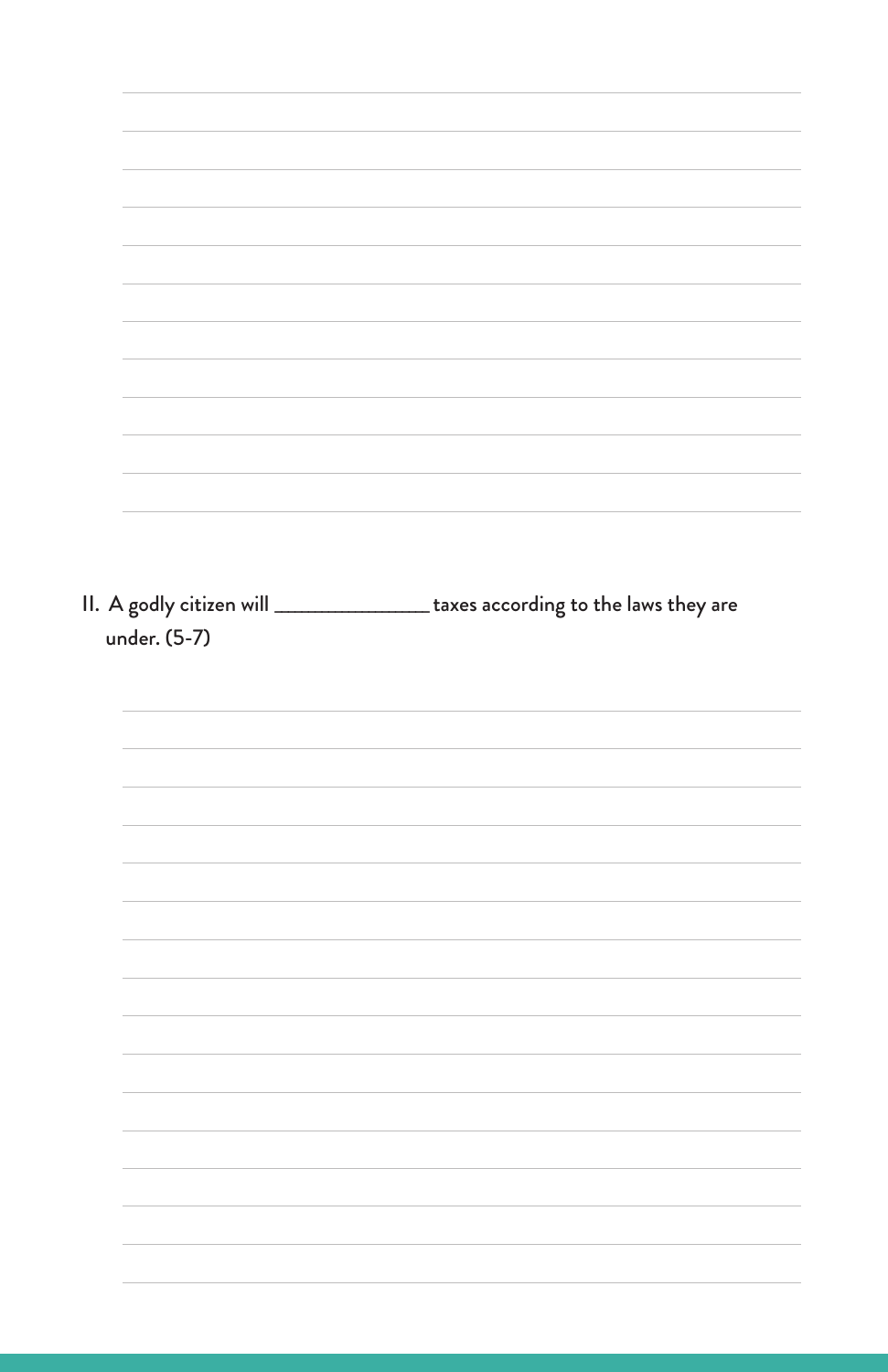# IMPACT GROUP QUESTIONS KEY PASSAGE: ROMANS 13:1-7

Opening: What truths impacted you most from the sermon/passage? *A godly citizen will submit to the authorities over them as to the Lord; A godly citizen will pay taxes according to the laws they are under.*

#### **INFORM THE HEAD / STIR THE HEART**

1. When Paul wrote the letter to the Romans, the government was corrupt. In light of that, why do you think God would have him give this direction for how we treat our governing authorities?

2. According to Acts 5:29, when is the only time we can disobey the government? How can we know the difference between sin and preference?

3. The 2 great commandments are to love the Lord your God with all of who you are, and to love your neighbor as yourself. How are paying taxes and showing respect to the government displays of these 2 commandments?